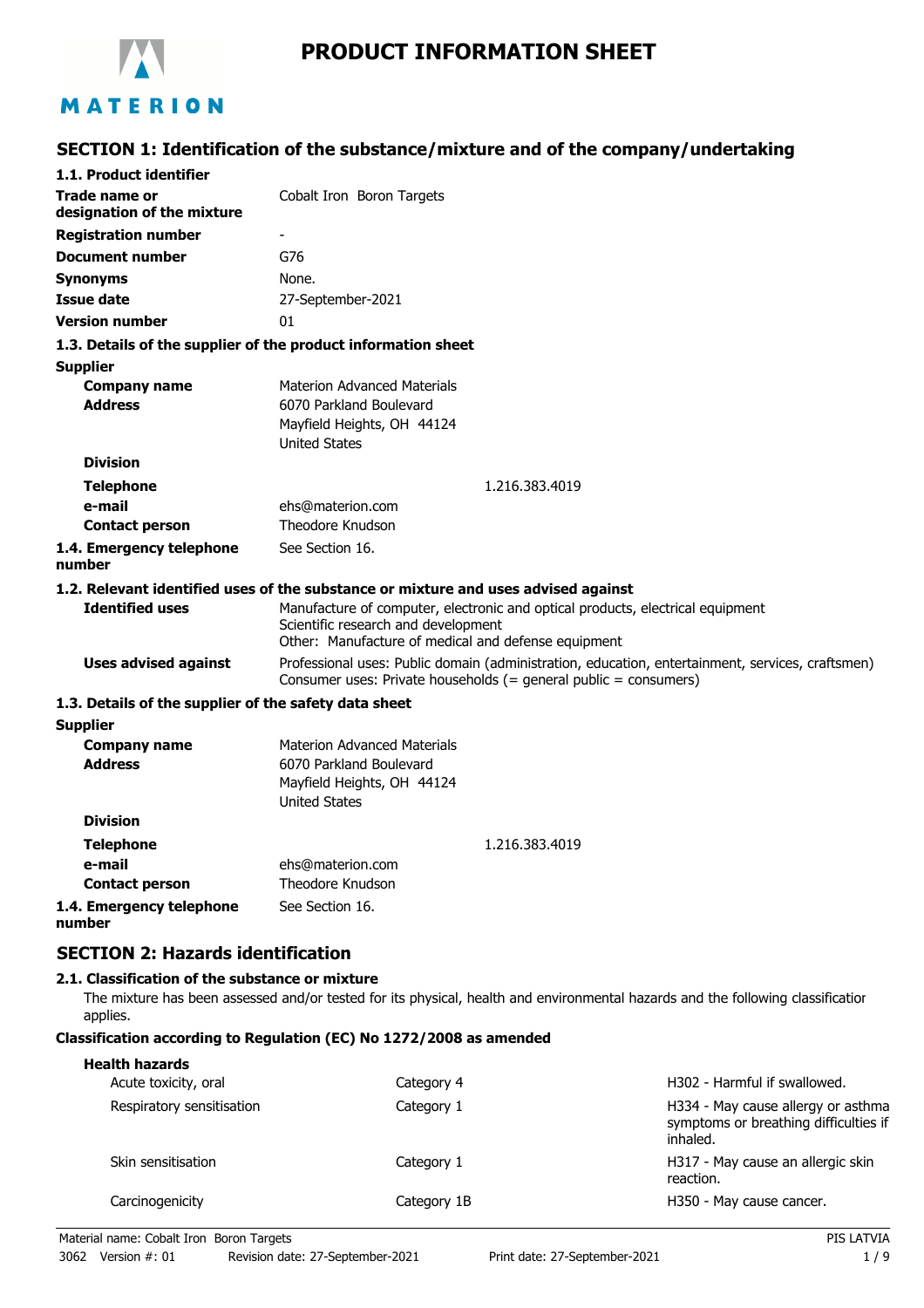H335 - May cause respiratory irritation.

**Hazard summary Harmful if swallowed. Causes damage to organs through prolonged or repeated exposure. May** cause cancer. May cause irritation to the respiratory system. May cause allergy or asthma symptoms or breathing difficulties if inhaled. May cause an allergic skin reaction. Prolonged exposure may cause chronic effects. Occupational exposure to the substance or mixture may cause adverse health effects.

#### **2.2. Label elements**

#### **Label according to Regulation (EC) No. 1272/2008 as amended**

**Contains:** Cobalt

**Hazard pictograms**



## **Signal word** Danger

| <b>Hazard statements</b> |                                                                                                       |
|--------------------------|-------------------------------------------------------------------------------------------------------|
| H302                     | Harmful if swallowed.                                                                                 |
| H317                     | May cause an allergic skin reaction.                                                                  |
| H334                     | May cause allergy or asthma symptoms or breathing difficulties if inhaled.                            |
| H335                     | May cause respiratory irritation.                                                                     |
| H350                     | May cause cancer.                                                                                     |
| H372                     | Causes damage to organs (respiratory system) through prolonged or repeated exposure by<br>inhalation. |

#### **Precautionary statements**

| <b>Prevention</b> |
|-------------------|
|-------------------|

| P <sub>201</sub>                                | Obtain special instructions before use.                                                             |
|-------------------------------------------------|-----------------------------------------------------------------------------------------------------|
| P <sub>202</sub>                                | Do not handle until all safety precautions have been read and understood.                           |
| P260                                            | Do not breathe dust/fume/gas/mist/vapours/spray.                                                    |
| P264                                            | Wash thoroughly after handling.                                                                     |
| P <sub>270</sub>                                | Do not eat, drink or smoke when using this product.                                                 |
| P271                                            | Use only outdoors or in a well-ventilated area.                                                     |
| P <sub>272</sub>                                | Contaminated work clothing should not be allowed out of the workplace.                              |
| P <sub>280</sub>                                | Wear protective gloves/protective clothing/eye protection/face protection.                          |
| P <sub>284</sub>                                | Wear respiratory protection.                                                                        |
| <b>Response</b>                                 |                                                                                                     |
| $P301 + P312$                                   | IF SWALLOWED: Call a POISON CENTRE/doctor if you feel unwell.                                       |
| P330                                            | Rinse mouth.                                                                                        |
| $P302 + P352$                                   | IF ON SKIN: Wash with plenty of water.                                                              |
| $P304 + P340$                                   | IF INHALED: Remove person to fresh air and keep comfortable for breathing.                          |
| $P308 + P313$                                   | IF exposed or concerned: Get medical advice/attention.                                              |
| $P333 + P313$                                   | If skin irritation or rash occurs: Get medical advice/attention.                                    |
| $P342 + P311$                                   | If experiencing respiratory symptoms: Call a POISON CENTRE/doctor.                                  |
| $P362 + P364$                                   | Take off contaminated clothing and wash it before reuse.                                            |
| <b>Storage</b>                                  |                                                                                                     |
| $P403 + P233$                                   | Store in a well-ventilated place. Keep container tightly closed.                                    |
| P405                                            | Store locked up.                                                                                    |
| <b>Disposal</b>                                 |                                                                                                     |
| P501                                            | Dispose of contents/container in accordance with local/regional/national/international regulations. |
| <b>Supplemental label</b><br><b>information</b> | For further information, please contact the Product Stewardship Department at +1.216.383.4019.      |
| 2.3. Other hazards                              | Not a PBT or vPvB substance or mixture.                                                             |

# **SECTION 3: Composition/information on ingredients**

**3.2. Mixtures**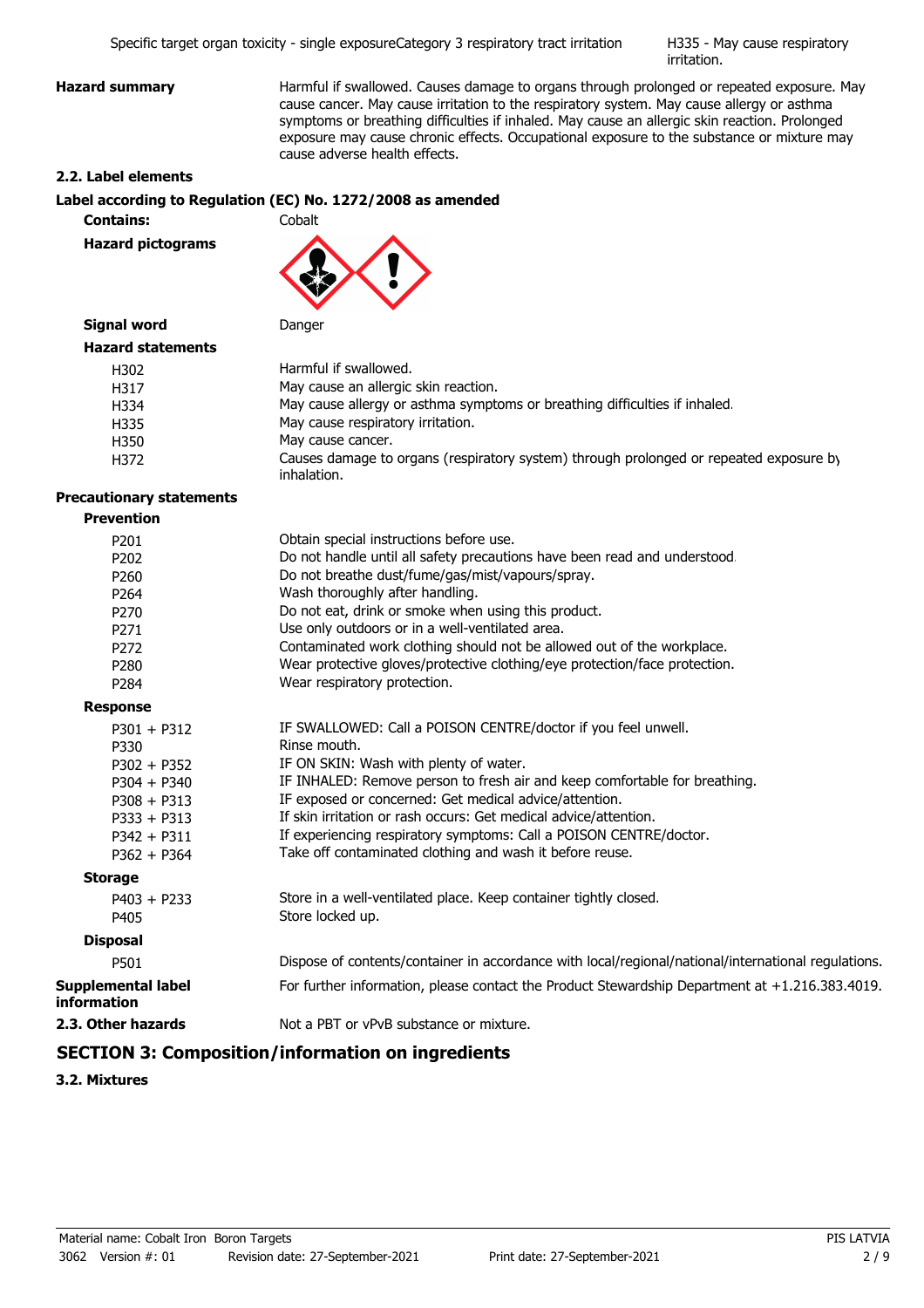| <b>General information</b>                                                                 |                                                                                                                                                                                                                                                                                                                                                             |                                                  |                                                                                                                                                                                                                                                                                                                                                                                                                 |              |
|--------------------------------------------------------------------------------------------|-------------------------------------------------------------------------------------------------------------------------------------------------------------------------------------------------------------------------------------------------------------------------------------------------------------------------------------------------------------|--------------------------------------------------|-----------------------------------------------------------------------------------------------------------------------------------------------------------------------------------------------------------------------------------------------------------------------------------------------------------------------------------------------------------------------------------------------------------------|--------------|
| <b>Chemical name</b>                                                                       | $\frac{0}{0}$                                                                                                                                                                                                                                                                                                                                               | CAS-No. / EC<br>No.                              | <b>REACH Registration No. Index No.</b>                                                                                                                                                                                                                                                                                                                                                                         | <b>Notes</b> |
| Cobalt                                                                                     | $45 - 55$                                                                                                                                                                                                                                                                                                                                                   | 7440-48-4<br>231-158-0                           | 01-2119517392-44-0000 027-001-00-9                                                                                                                                                                                                                                                                                                                                                                              |              |
|                                                                                            |                                                                                                                                                                                                                                                                                                                                                             | 1B; H350, Repr. 2; H361                          | Classification: Acute Tox. 4; H302, Skin Sens. 1; H317, Resp. Sens. 1; H334, Carc.                                                                                                                                                                                                                                                                                                                              |              |
| <b>SECTION 4: First aid measures</b>                                                       |                                                                                                                                                                                                                                                                                                                                                             |                                                  |                                                                                                                                                                                                                                                                                                                                                                                                                 |              |
| <b>General information</b>                                                                 | IF exposed or concerned: Get medical advice/attention. If you feel unwell, seek medical advice<br>(show the label where possible). Ensure that medical personnel are aware of the material(s)<br>involved, and take precautions to protect themselves. Show this safety data sheet to the doctor in<br>attendance. Wash contaminated clothing before reuse. |                                                  |                                                                                                                                                                                                                                                                                                                                                                                                                 |              |
| 4.1. Description of first aid measures                                                     |                                                                                                                                                                                                                                                                                                                                                             |                                                  |                                                                                                                                                                                                                                                                                                                                                                                                                 |              |
| <b>Inhalation</b>                                                                          | doctor/physician.                                                                                                                                                                                                                                                                                                                                           |                                                  | Remove victim to fresh air and keep at rest in a position comfortable for breathing. Oxygen or<br>artificial respiration if needed. Do not use mouth-to-mouth method if victim inhaled the substance.<br>Induce artificial respiration with the aid of a pocket mask equipped with a one-way valve or other<br>proper respiratory medical device. If experiencing respiratory symptoms: Call a poison center or |              |
| <b>Skin contact</b>                                                                        | Remove contaminated clothing immediately and wash skin with soap and water. In case of eczema<br>or other skin disorders: Seek medical attention and take along these instructions.                                                                                                                                                                         |                                                  |                                                                                                                                                                                                                                                                                                                                                                                                                 |              |
| Eye contact                                                                                |                                                                                                                                                                                                                                                                                                                                                             |                                                  | Rinse with water. Get medical attention if irritation develops and persists.                                                                                                                                                                                                                                                                                                                                    |              |
| <b>Ingestion</b>                                                                           |                                                                                                                                                                                                                                                                                                                                                             | Get medical advice/attention if you feel unwell. | Rinse mouth. If vomiting occurs, keep head low so that stomach content doesn't get into the lungs.                                                                                                                                                                                                                                                                                                              |              |
| 4.2. Most important<br>symptoms and effects, both<br>acute and delayed                     |                                                                                                                                                                                                                                                                                                                                                             |                                                  | May cause respiratory irritation. May cause an allergic skin reaction.                                                                                                                                                                                                                                                                                                                                          |              |
| 4.3. Indication of any<br>immediate medical attention<br>and special treatment<br>needed   |                                                                                                                                                                                                                                                                                                                                                             | under observation. Symptoms may be delayed.      | Provide general supportive measures and treat symptomatically. Keep victim warm. Keep victim                                                                                                                                                                                                                                                                                                                    |              |
| <b>SECTION 5: Firefighting measures</b>                                                    |                                                                                                                                                                                                                                                                                                                                                             |                                                  |                                                                                                                                                                                                                                                                                                                                                                                                                 |              |
| <b>General fire hazards</b>                                                                |                                                                                                                                                                                                                                                                                                                                                             | No unusual fire or explosion hazards noted.      |                                                                                                                                                                                                                                                                                                                                                                                                                 |              |
| 5.1. Extinguishing media<br><b>Suitable extinguishing</b><br>media                         | Powder. Dry sand.                                                                                                                                                                                                                                                                                                                                           |                                                  |                                                                                                                                                                                                                                                                                                                                                                                                                 |              |
| <b>Unsuitable extinguishing</b><br>media                                                   | Water.                                                                                                                                                                                                                                                                                                                                                      |                                                  |                                                                                                                                                                                                                                                                                                                                                                                                                 |              |
| 5.2. Special hazards arising<br>from the substance or<br>mixture                           | This product is not flammable.                                                                                                                                                                                                                                                                                                                              |                                                  |                                                                                                                                                                                                                                                                                                                                                                                                                 |              |
| 5.3. Advice for firefighters<br><b>Special protective</b><br>equipment for<br>firefighters |                                                                                                                                                                                                                                                                                                                                                             |                                                  | Firefighters must use standard protective equipment including flame retardant coat, helmet with<br>face shield, gloves, rubber boots, and in enclosed spaces, SCBA.                                                                                                                                                                                                                                             |              |
| <b>Special firefighting</b><br>procedures                                                  |                                                                                                                                                                                                                                                                                                                                                             | Use water spray to cool unopened containers.     |                                                                                                                                                                                                                                                                                                                                                                                                                 |              |
| <b>Specific methods</b>                                                                    |                                                                                                                                                                                                                                                                                                                                                             |                                                  | Use standard firefighting procedures and consider the hazards of other involved materials.                                                                                                                                                                                                                                                                                                                      |              |
| <b>SECTION 6: Accidental release measures</b>                                              |                                                                                                                                                                                                                                                                                                                                                             |                                                  |                                                                                                                                                                                                                                                                                                                                                                                                                 |              |
| 6.1. Personal precautions, protective equipment and emergency procedures                   |                                                                                                                                                                                                                                                                                                                                                             |                                                  |                                                                                                                                                                                                                                                                                                                                                                                                                 |              |
| For non-emergency<br>personnel                                                             |                                                                                                                                                                                                                                                                                                                                                             |                                                  | Keep unnecessary personnel away. For personal protection, see section 8 of the PIS.                                                                                                                                                                                                                                                                                                                             |              |
| For emergency                                                                              |                                                                                                                                                                                                                                                                                                                                                             |                                                  | Keep unnecessary personnel away. Use personal protection recommended in Section 8 of the PIS.                                                                                                                                                                                                                                                                                                                   |              |

**responders**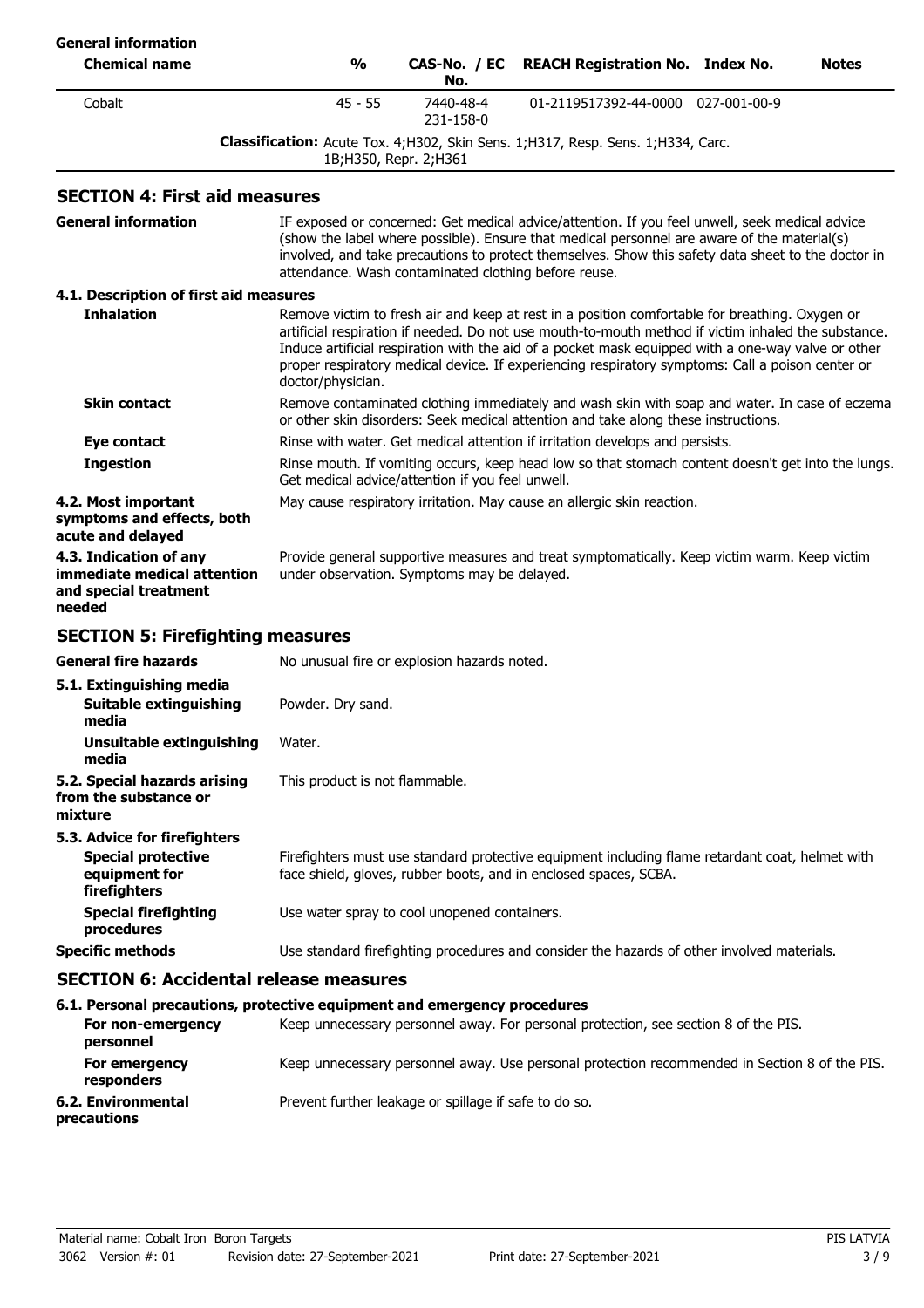| 6.3. Methods and material for<br>containment and cleaning up | Stop the flow of material, if this is without risk.                                                                                            |  |
|--------------------------------------------------------------|------------------------------------------------------------------------------------------------------------------------------------------------|--|
|                                                              | Large Spills: Wet down with water and dike for later disposal.                                                                                 |  |
|                                                              | Small Spills: Sweep up or vacuum up spillage and collect in suitable container for disposal. For<br>waste disposal, see section 13 of the PIS. |  |
| 6.4. Reference to other<br>sections                          | Not available.                                                                                                                                 |  |
| <b>SECTION 7: Handling and storage</b>                       |                                                                                                                                                |  |
| 7.1. Precautions for safe<br>handling                        | Observe good industrial hygiene practices.                                                                                                     |  |
| 7.2. Conditions for safe                                     | Store away from incompatible materials (see Section 10 of the PIS).                                                                            |  |

# **SECTION 8: Exposure controls/personal protection**

**7.3. Specific end use(s)** Not available.

#### **8.1. Control parameters**

**storage, including any incompatibilities**

#### **Occupational exposure limits**

| <b>Components</b>                                                             | <b>Type</b>                                                                                                                                                                                                                                                                                                                                                                                            | Latvia. OELs. Occupational exposure limit values of chemical substances in work environment<br><b>Value</b>                                                                                         |  |
|-------------------------------------------------------------------------------|--------------------------------------------------------------------------------------------------------------------------------------------------------------------------------------------------------------------------------------------------------------------------------------------------------------------------------------------------------------------------------------------------------|-----------------------------------------------------------------------------------------------------------------------------------------------------------------------------------------------------|--|
| Cobalt (CAS 7440-48-4)                                                        | <b>TWA</b>                                                                                                                                                                                                                                                                                                                                                                                             | $0.5$ mg/m $3$                                                                                                                                                                                      |  |
| <b>Biological limit values</b><br><b>Recommended monitoring</b><br>procedures | No biological exposure limits noted for the ingredient(s).<br>Follow standard monitoring procedures.                                                                                                                                                                                                                                                                                                   |                                                                                                                                                                                                     |  |
| <b>Derived no effect levels</b><br>(DNELs)                                    | Not available.                                                                                                                                                                                                                                                                                                                                                                                         |                                                                                                                                                                                                     |  |
| <b>Predicted no effect</b><br>concentrations (PNECs)                          | Not available.                                                                                                                                                                                                                                                                                                                                                                                         |                                                                                                                                                                                                     |  |
| 8.2. Exposure controls                                                        |                                                                                                                                                                                                                                                                                                                                                                                                        |                                                                                                                                                                                                     |  |
| <b>Appropriate engineering</b><br>controls                                    | Good general ventilation (typically 10 air changes per hour) should be used. Ventilation rates should<br>be matched to conditions. If applicable, use process enclosures, local exhaust ventilation, or other<br>engineering controls to maintain airborne levels below recommended exposure limits. If exposure<br>limits have not been established, maintain airborne levels to an acceptable level. |                                                                                                                                                                                                     |  |
|                                                                               | Individual protection measures, such as personal protective equipment                                                                                                                                                                                                                                                                                                                                  |                                                                                                                                                                                                     |  |
| <b>General information</b>                                                    | with the supplier of the personal protective equipment.                                                                                                                                                                                                                                                                                                                                                | Personal protection equipment should be chosen according to the CEN standards and in discussion                                                                                                     |  |
| Eye/face protection                                                           | Wear approved safety glasses, goggles, face shield and/or welder's helmet when risk of eye injury<br>is present, particularly during operations that generate dust, mist or fume.                                                                                                                                                                                                                      |                                                                                                                                                                                                     |  |
| <b>Skin protection</b>                                                        |                                                                                                                                                                                                                                                                                                                                                                                                        |                                                                                                                                                                                                     |  |
| - Hand protection                                                             |                                                                                                                                                                                                                                                                                                                                                                                                        | Wear gloves to prevent metal cuts and skin abrasions during handling.                                                                                                                               |  |
| - Other                                                                       | Wear suitable protective clothing.                                                                                                                                                                                                                                                                                                                                                                     |                                                                                                                                                                                                     |  |
| <b>Respiratory protection</b>                                                 |                                                                                                                                                                                                                                                                                                                                                                                                        | In case of insufficient ventilation, wear suitable respiratory equipment.                                                                                                                           |  |
| <b>Thermal hazards</b>                                                        | Wear appropriate thermal protective clothing, when necessary.                                                                                                                                                                                                                                                                                                                                          |                                                                                                                                                                                                     |  |
| <b>Hygiene measures</b>                                                       | remove contaminants.                                                                                                                                                                                                                                                                                                                                                                                   | Always observe good personal hygiene measures, such as washing after handling the material and<br>before eating, drinking, and/or smoking. Routinely wash work clothing and protective equipment to |  |
| <b>Environmental exposure</b><br>controls                                     | Environmental manager must be informed of all major releases.                                                                                                                                                                                                                                                                                                                                          |                                                                                                                                                                                                     |  |

# **SECTION 9: Physical and chemical properties**

#### **9.1. Information on basic physical and chemical properties**

| <b>Appearance</b>      |                 |
|------------------------|-----------------|
| <b>Physical state</b>  | Solid.          |
| Form                   | Solid.          |
| <b>Colour</b>          | Grey.           |
| Odour                  | None.           |
| <b>Odour threshold</b> | Not applicable. |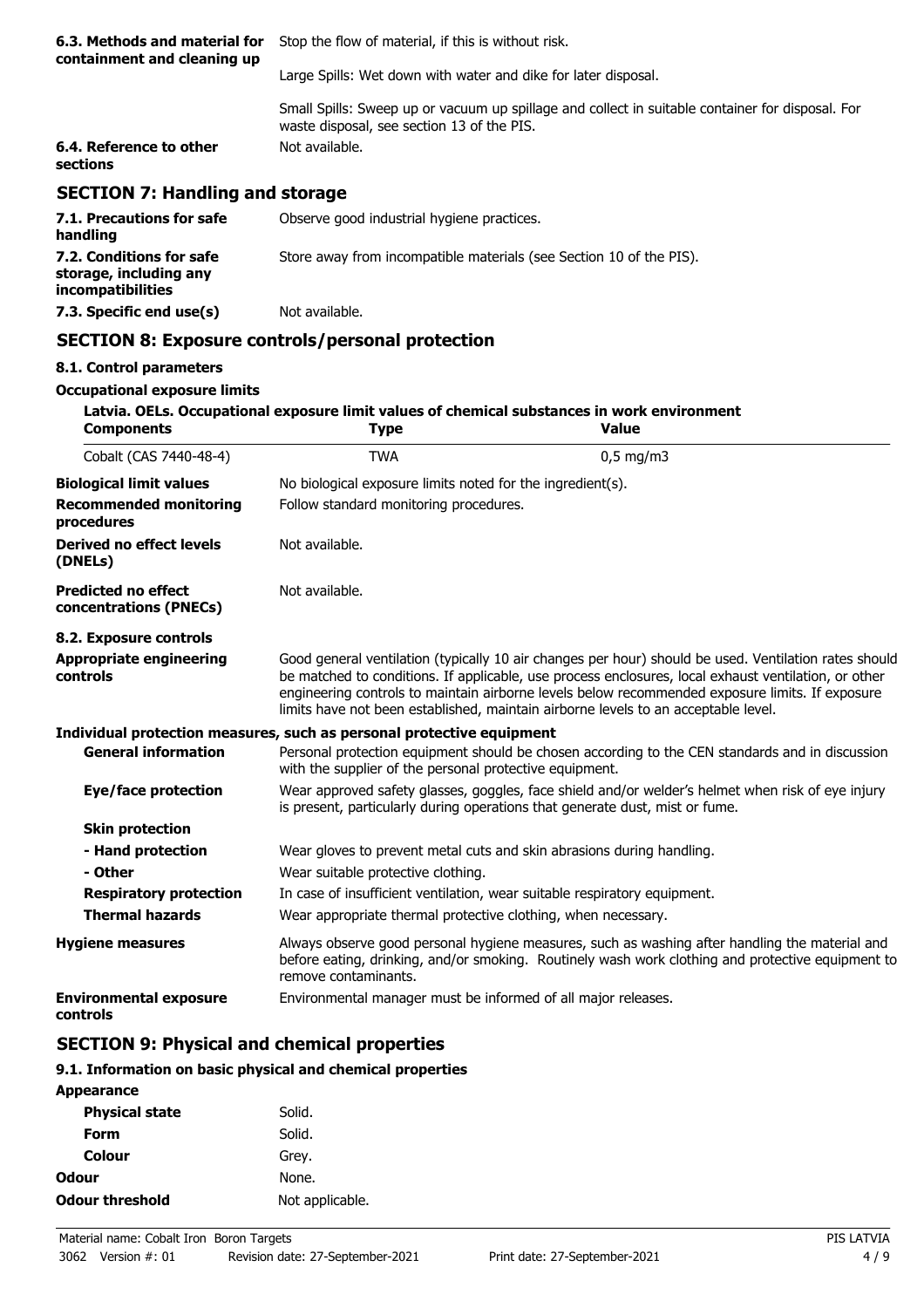| рH                                                   | Not applicable.                               |
|------------------------------------------------------|-----------------------------------------------|
| <b>Melting point/freezing point</b>                  | 1495 °C (2723 °F) estimated / Not applicable. |
| <b>Initial boiling point and</b><br>boiling range    | Not applicable.                               |
| <b>Flash point</b>                                   | Not applicable.                               |
| <b>Evaporation rate</b>                              | Not applicable.                               |
| Flammability (solid, gas)                            | None known.                                   |
| <b>Upper/lower flammability or explosive limits</b>  |                                               |
| <b>Flammability limit - lower</b><br>(%)             | Not applicable.                               |
| <b>Flammability limit - lower</b><br>(%) temperature | Not applicable.                               |
| <b>Flammability limit -</b><br>upper $(\% )$         | Not applicable.                               |
| <b>Flammability limit -</b><br>upper (%) temperature | Not applicable.                               |
| <b>Explosive limit - lower (</b><br>%)               | Not applicable.                               |
| <b>Explosive limit - lower (</b><br>%) temperature   | Not applicable.                               |
| Explosive limit – upper<br>(%)                       | Not applicable.                               |
| <b>Explosive limit - upper (</b><br>%) temperature   | Not applicable.                               |
| Vapour pressure                                      | Not applicable.                               |
| <b>Vapour density</b>                                | Not applicable.                               |
| <b>Relative density</b>                              | Not applicable.                               |
| Solubility(ies)                                      |                                               |
| <b>Solubility (water)</b>                            | Insoluble.                                    |
| <b>Partition coefficient</b><br>(n-octanol/water)    | Not applicable.                               |
| <b>Auto-ignition temperature</b>                     | Not applicable.                               |
| <b>Decomposition temperature</b>                     | Not applicable.                               |
| <b>Viscosity</b>                                     | Not applicable.                               |
| <b>Explosive properties</b>                          | None known.                                   |
| <b>Oxidising properties</b>                          | Not oxidising.                                |
| 9.2. Other information                               |                                               |
| <b>Density</b>                                       | 2,36 g/cm3 estimated                          |

# **SECTION 10: Stability and reactivity**

| 10.1. Reactivity                            | The product is stable and non-reactive under normal conditions of use, storage and transport. |
|---------------------------------------------|-----------------------------------------------------------------------------------------------|
| 10.2. Chemical stability                    | Material is stable under normal conditions.                                                   |
| 10.3. Possibility of hazardous<br>reactions | No dangerous reaction known under conditions of normal use.                                   |
| 10.4. Conditions to avoid                   | Contact with incompatible materials.                                                          |
| 10.5. Incompatible materials                | Strong oxidising agents.                                                                      |
| 10.6. Hazardous<br>decomposition products   | No hazardous decomposition products are known.                                                |

# **SECTION 11: Toxicological information**

**General information CCCUPATION** Occupational exposure to the substance or mixture may cause adverse effects.

### **Information on likely routes of exposure**

| <b>Inhalation</b>   | May cause irritation to the respiratory system. |
|---------------------|-------------------------------------------------|
| <b>Skin contact</b> | May cause an allergic skin reaction.            |
| Eye contact         | Not likely, due to the form of the product.     |
| <b>Ingestion</b>    | Harmful if swallowed.                           |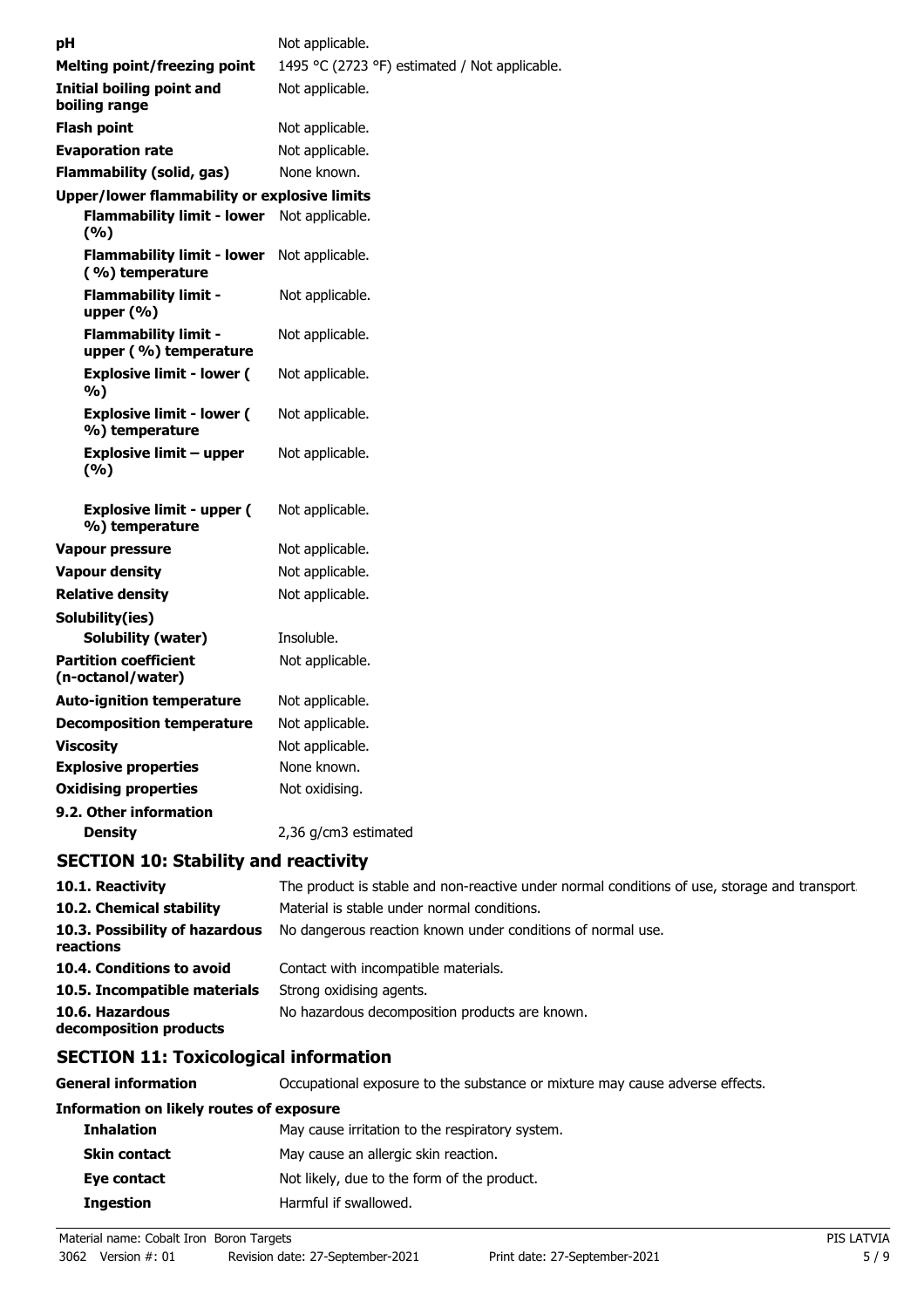| <b>Symptoms</b>                                               | May cause respiratory irritation. May cause an allergic skin reaction.        |  |
|---------------------------------------------------------------|-------------------------------------------------------------------------------|--|
| 11.1. Information on toxicological effects                    |                                                                               |  |
| <b>Acute toxicity</b>                                         | Harmful if swallowed.                                                         |  |
| <b>Skin corrosion/irritation</b>                              | May be irritating to the skin.                                                |  |
| Serious eye damage/eye<br>irritation                          | Not likely, due to the form of the product.                                   |  |
| <b>Respiratory sensitisation</b>                              | May cause allergy or asthma symptoms or breathing difficulties if inhaled.    |  |
| <b>Skin sensitisation</b>                                     | May cause an allergic skin reaction.                                          |  |
| <b>Germ cell mutagenicity</b>                                 | Not classified.                                                               |  |
| Carcinogenicity                                               | May cause cancer.                                                             |  |
| <b>IARC Monographs. Overall Evaluation of Carcinogenicity</b> |                                                                               |  |
| Cobalt (CAS 7440-48-4)                                        | 2B Possibly carcinogenic to humans.                                           |  |
| <b>Reproductive toxicity</b>                                  | Not classified.                                                               |  |
| Specific target organ toxicity<br>- single exposure           | May cause respiratory irritation.                                             |  |
| Specific target organ toxicity<br>- repeated exposure         | Causes damage to organs through prolonged or repeated exposure by inhalation. |  |
| <b>Aspiration hazard</b>                                      | Not an aspiration hazard.                                                     |  |
| Mixture versus substance<br>information                       | No information available.                                                     |  |
| <b>Other information</b>                                      | Not available.                                                                |  |

# **SECTION 12: Ecological information**

| 12.1. Toxicity                                            | The product is not classified as environmentally hazardous.                                                                                                                                |
|-----------------------------------------------------------|--------------------------------------------------------------------------------------------------------------------------------------------------------------------------------------------|
| 12.2. Persistence and<br>degradability                    | No data is available on the degradability of this substance.                                                                                                                               |
| 12.3. Bioaccumulative<br>potential                        | No data available.                                                                                                                                                                         |
| <b>Partition coefficient</b><br>n-octanol/water (log Kow) | Not available.                                                                                                                                                                             |
| <b>Bioconcentration factor (BCF)</b>                      | Not available.                                                                                                                                                                             |
| 12.4. Mobility in soil                                    | No data available.                                                                                                                                                                         |
| 12.5. Results of PBT and<br><b>vPvB</b> assessment        | Not a PBT or vPvB substance or mixture.                                                                                                                                                    |
| 12.6. Other adverse effects                               | No other adverse environmental effects (e.g. ozone depletion, photochemical ozone creation<br>potential, endocrine disruption, global warming potential) are expected from this component. |

# **SECTION 13: Disposal considerations**

## **13.1. Waste treatment methods**

| <b>Residual waste</b>                  | Dispose of in accordance with local regulations. Empty containers or liners may retain some product<br>residues. This material and its container must be disposed of in a safe manner (see: Disposal<br>instructions).                                                                                                                            |
|----------------------------------------|---------------------------------------------------------------------------------------------------------------------------------------------------------------------------------------------------------------------------------------------------------------------------------------------------------------------------------------------------|
| <b>Contaminated packaging</b>          | Since emptied containers may retain product residue, follow label warnings even after container is<br>emptied. Empty containers should be taken to an approved waste handling site for recycling or<br>disposal.                                                                                                                                  |
| <b>EU waste code</b>                   | The Waste code should be assigned in discussion between the user, the producer and the waste<br>disposal company.                                                                                                                                                                                                                                 |
| <b>Disposal</b><br>methods/information | Collect and reclaim or dispose in sealed containers at licensed waste disposal site. Do not allow this<br>material to drain into sewers/water supplies. Do not contaminate ponds, waterways or ditches with<br>chemical or used container. Dispose of contents/container in accordance with<br>local/regional/national/international regulations. |
| <b>Special precautions</b>             | Dispose in accordance with all applicable regulations.                                                                                                                                                                                                                                                                                            |

# **SECTION 14: Transport information**

## **ADR**

| 14.1. UN number          | UN3178                             |
|--------------------------|------------------------------------|
| 14.2. UN proper shipping | FLAMMABLE SOLID, INORGANIC, N.O.S. |
| name                     |                                    |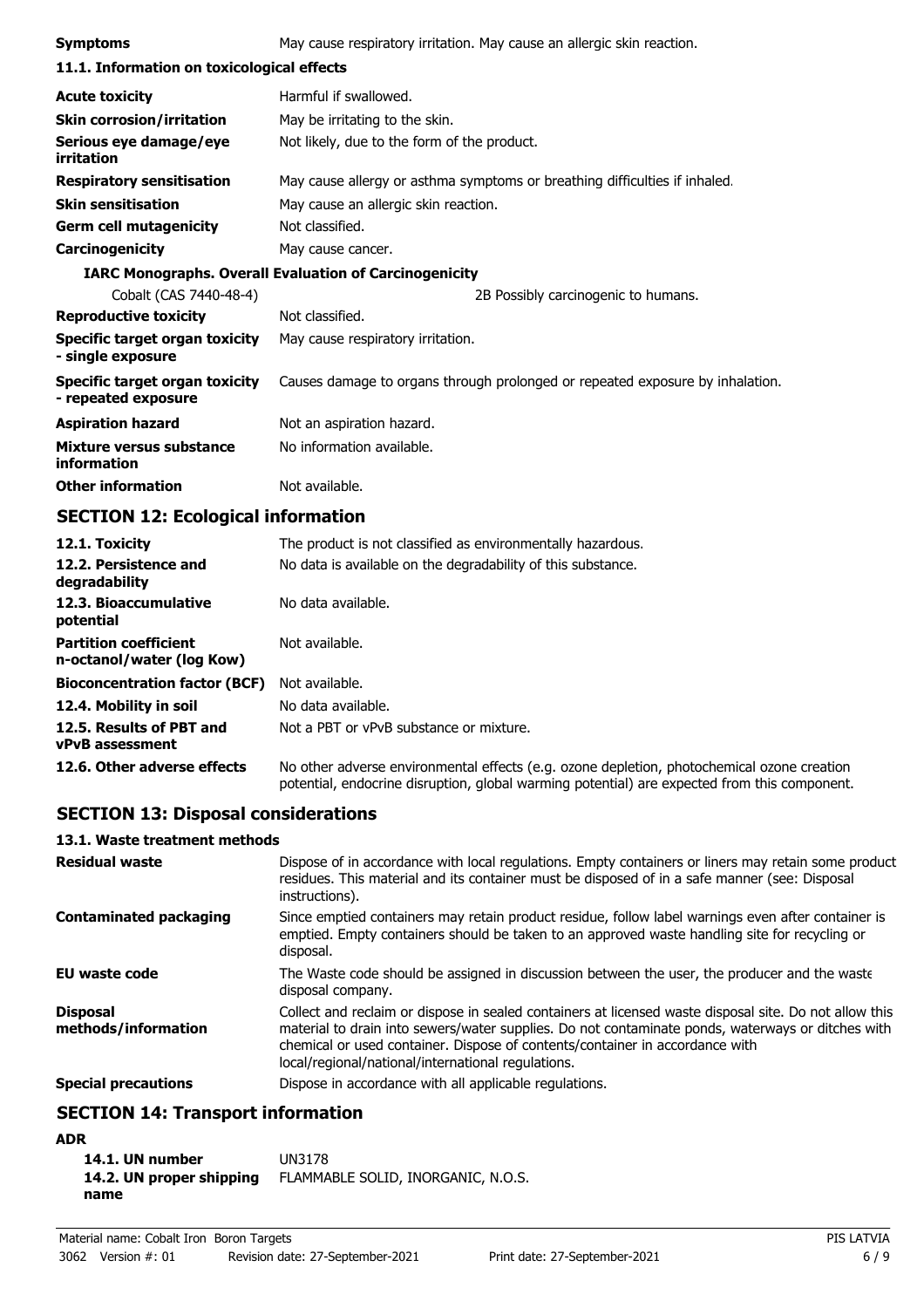**Class** 4.1 **14.3. Transport hazard class(es) Subsidiary risk Label(s)** 4.1 **Hazard No. (ADR)** 40 **Tunnel restriction** E **code 14.4. Packing group III 14.5. Environmental** No. **hazards** Read safety instructions, SDS and emergency procedures before handling. **for user RID 14.1. UN number** UN3178 **14.2. UN proper shipping** FLAMMABLE SOLID, INORGANIC, N.O.S. **name Class** 4.1 **14.3. Transport hazard class(es) Subsidiary risk Label(s)** 4.1 14.4. Packing group **III 14.5. Environmental** No. **hazards 14.6. Special precautions** Read safety instructions, SDS and emergency procedures before handling. **for user ADN 14.1. UN number** UN3178 **14.2. UN proper shipping** FLAMMABLE SOLID, INORGANIC, N.O.S. **name Class** 4.1 **14.3. Transport hazard class(es) Subsidiary risk Label(s)** 4.1 14.4. Packing group **III 14.5. Environmental** No. **hazards 14.6. Special precautions** Read safety instructions, SDS and emergency procedures before handling. **for user IATA 14.1. UN number** UN3178 **14.2. UN proper shipping** Flammable solid, inorganic, n.o.s. **name Class** 4.1 **14.3. Transport hazard class(es) Subsidiary risk 14.4. Packing group III 14.5. Environmental** No. **hazards ERG Code** 3L **14.6. Special precautions** Read safety instructions, SDS and emergency procedures before handling. **for user Passenger and cargo** Allowed with restrictions. **aircraft Other information Cargo aircraft only** Allowed with restrictions. **IMDG 14.1. UN number** UN3178 **14.2. UN proper shipping** FLAMMABLE SOLID, INORGANIC, N.O.S. **name Class** 4.1 **14.3. Transport hazard class(es) Subsidiary risk 14.4. Packing group III**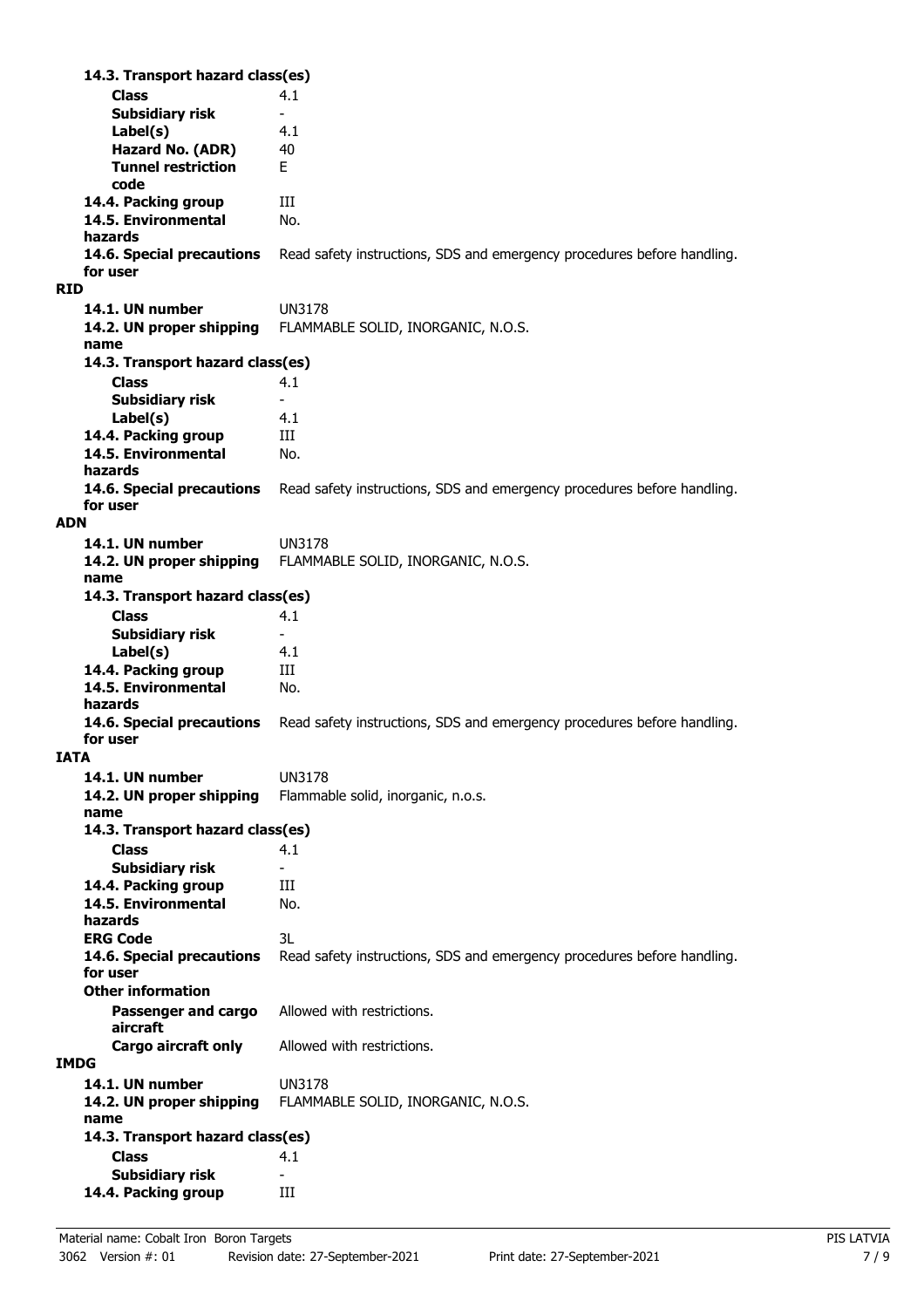#### **14.5. Environmental hazards**

**Marine pollutant** No. **EmS** F-A, S-G **14.6. Special precautions** Read safety instructions, SDS and emergency procedures before handling. **for user**

#### **ADN; ADR; IATA; IMDG; RID**



## **SECTION 15: Regulatory information**

**15.1. Safety, health and environmental regulations/legislation specific for the substance or mixture EU regulations Regulation (EC) No. 1005/2009 on substances that deplete the ozone layer, Annex I and II, as amended** Not listed. **Regulation (EU) 2019/1021 On persistent organic pollutants (recast), as amended** Not listed. **Regulation (EU) No. 649/2012 concerning the export and import of dangerous chemicals, Annex I, Part 1 as amended** Not listed. **Regulation (EU) No. 649/2012 concerning the export and import of dangerous chemicals, Annex I, Part 2 as amended** Not listed. **Regulation (EU) No. 649/2012 concerning the export and import of dangerous chemicals, Annex I, Part 3 as amended** Not listed. **Regulation (EU) No. 649/2012 concerning the export and import of dangerous chemicals, Annex V as amended** Not listed. **Regulation (EC) No. 166/2006 Annex II Pollutant Release and Transfer Registry, as amended** Not listed. **Regulation (EC) No. 1907/2006, REACH Article 59(10) Candidate List as currently published by ECHA** Not listed. **Authorisations Regulation (EC) No. 1907/2006, REACH Annex XIV Substances subject to authorization, as amended** Not listed. **Restrictions on use Regulation (EC) No. 1907/2006, REACH Annex XVII Substances subject to restriction on marketing and use as amended** Not listed. **Directive 2004/37/EC: on the protection of workers from the risks related to exposure to carcinogens and mutagens at work, as amended.** Not listed. **Other EU regulations Directive 2012/18/EU on major accident hazards involving dangerous substances, as amended** Not listed. **National regulations** Not available. **15.2. Chemical safety** Not available. **assessment SECTION 16: Other information List of abbreviations** Not available. **References** Not available.